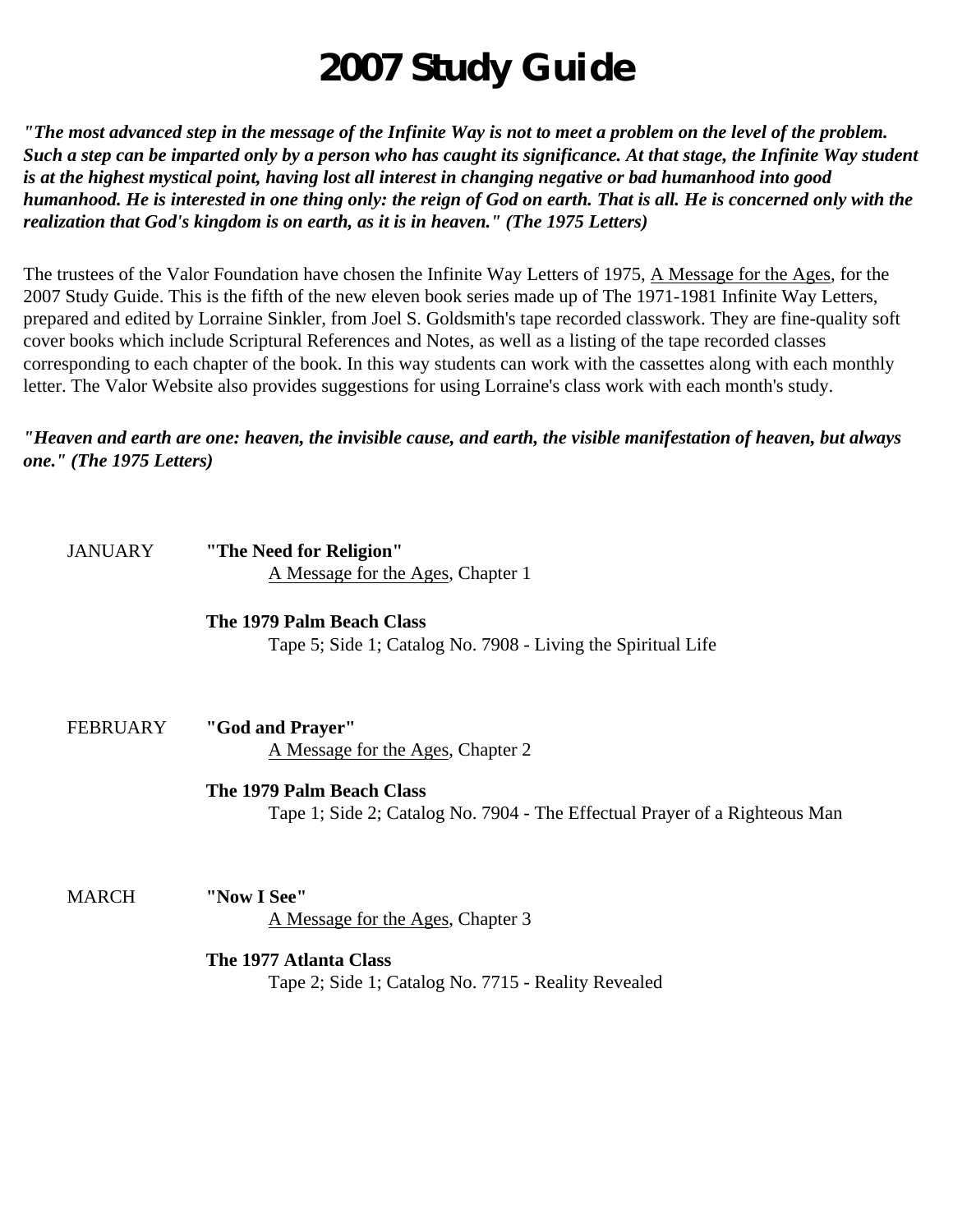| <b>APRIL</b>     | "The Parenthesis"<br>A Message for the Ages, Chapter 4                                                        |
|------------------|---------------------------------------------------------------------------------------------------------------|
|                  | The 1980 Palm Beach Class<br>Tape 1; Side 1; Catalog No. 8001 - The Nature of the Mystical Consciousness      |
| <b>MAY</b>       | "Infinite Way Pearls"<br>A Message for the Ages, Chapter 5                                                    |
|                  | The 1976 Palm Beach Class<br>Tape 1; Side 1; Catalog No. 7601 - Consciousness IS what I AM                    |
| <b>JUNE</b>      | "Not Appearances But Is"<br>A Message for the Ages, Chapter 6                                                 |
|                  | The 1970 Miami Butterfly Class<br>Tape 1; Side 1; Catalog No. 7001 - Becoming Consciously Aware of the Source |
| <b>JULY</b>      | "Material Sense of Demonstration or the Unfoldment of Grace"<br>A Message for the Ages, Chapter 7             |
|                  | The 1977 New York Class<br>Tape 1; Side 2; Catalog No. 7707 - How Personalization Blocks the Flow of Spirit   |
| <b>AUGUST</b>    | "Infinite Way Protective Work"<br>A Message for the Ages, Chapter 8                                           |
|                  | The 1980 Palm Beach Class<br>Tape 4; Side 2; Catalog No. 8004 - The Nature of Spiritual Healing               |
| <b>SEPTEMBER</b> | "The Simplicity of the Healing Truth"<br>A Message for the Ages, Chapter 9                                    |
|                  | The 1972 Vail, Colorado Closed Class<br>Tape 2; Side 2; Catalog No. 7202 - The Healing Grace of Oneness       |
|                  |                                                                                                               |